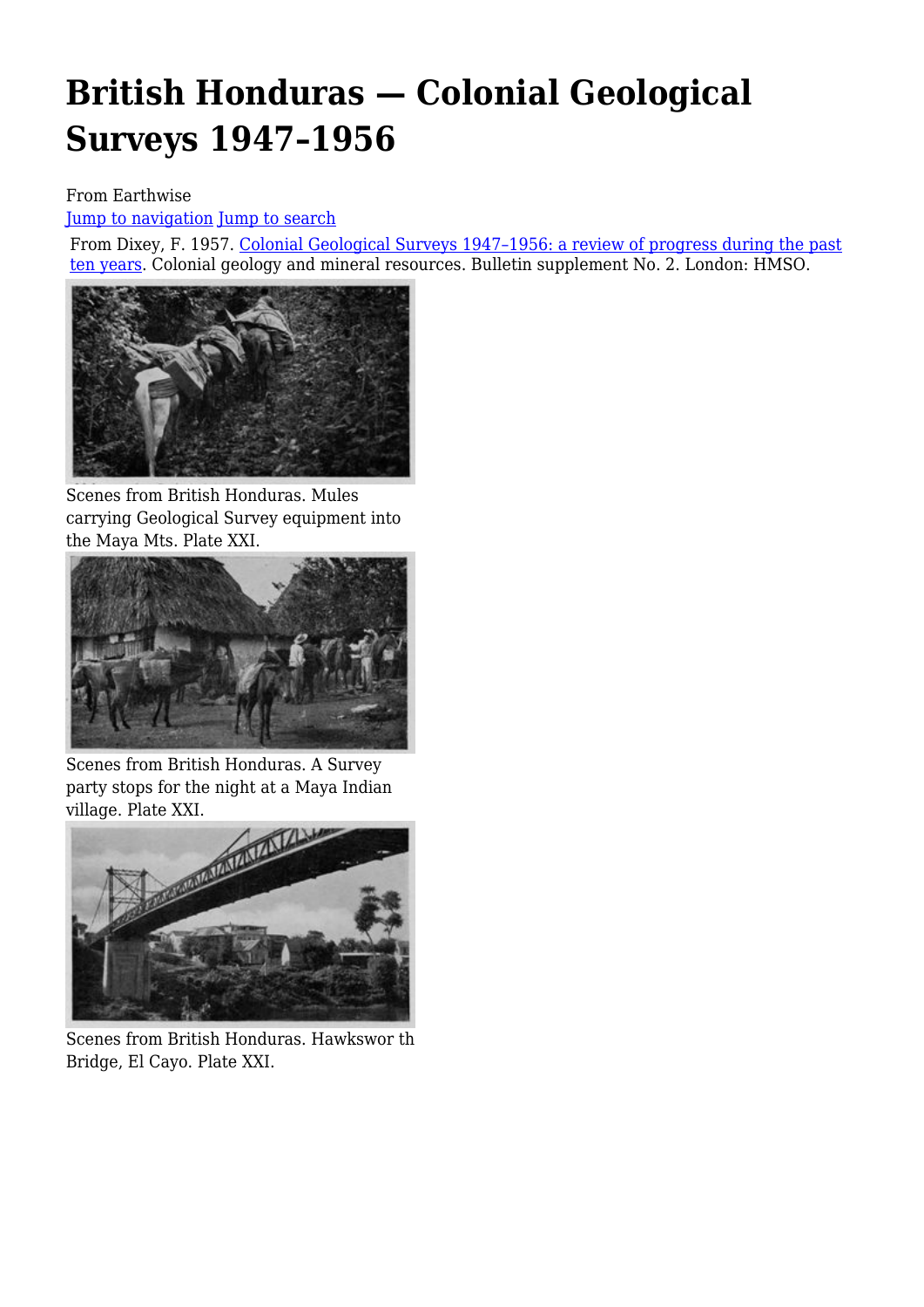

Scenes from British Honduras. Survey Office and Laboratory, Belize. Plate XXI.

## **British Honduras**

Several early investigators have at various times written reports on the geology of different areas in British Honduras, but for the most part these reports are not readily available, as few copies exist. In 1879, Henry Fowler, the then Colonial Secretary, made the first crossing of the Maya Mountains in modern times. His report describes this journey and also contains descriptions of the rocks encountered by him. In 1886, G. H. Wilson wrote his notes on river traverses and surveys which formed a basis for all subsequent small-scale topographic maps of the Colony; the notes contain descriptions of rock exposures and the mileages along the river courses at which the exposures were found. The more detailed investigation of the geology of British Honduras really begins, however, with the work of C. Sapper, a coffee planter and engineer, who spent much time and money, to say nothing of energy, carrying out geological surveys all over Central America. His maps were published in 1937 and include the southern part of British Honduras. Most of Sapper's work on British Honduras was carried out just before, or just after, the beginning of the present century. The late L. H. Ower, working alone, carried out a survey of the whole of British Honduras between the years 1922 and 1926 and produced the first geological map of the Colony, which was a valuable basis for later work.

During the period under review a geological survey was carried out between 1950 and 1955, and was financed out of the Central Allocation for Geological Surveys from Colonial Development and Welfare Funds. A geological map was made of the country which lies south of the latitude of El Cayo, which includes nearly half of British Honduras. The primary purpose was to map and describe the geological formations and to investigate the possibility of mineral deposits, other than oil, that might occur in economic quantities. A survey of the ground-water supplies was also carried out. The senior geologist of the Geological Survey of British Guiana was seconded to carry out these surveys, and an office, laboratory and quarters were provided and paid for by C.D. and W. Funds. The geological formations of southern British Honduras were described and many age determinations were made on the basis of fossil evidence. Much was added to what was already known of the geological structure and history of the country, and some of this new knowledge has considerable bearing on geological problems of wider significance elsewhere in Central America and the Caribbean region.

Ower had already discovered tin and monazite, and these were further investigated between 1950 and 1955. Occurrences of dolomite and barytes were also examined. Gold had long been known to occur, and during the recent survey its source was located and the geological conditions under which it occurred were studied in some detail. The water-supply survey dealt mainly with the country north of the Maya Mountains, and a definite relationship between the quality of groundwater and the geological formations in which it occurs was established. Seasonal fluctuations in the level of the water table were measured. The results of this investigation should be of considerable value in relation to agriculture and rural settlement.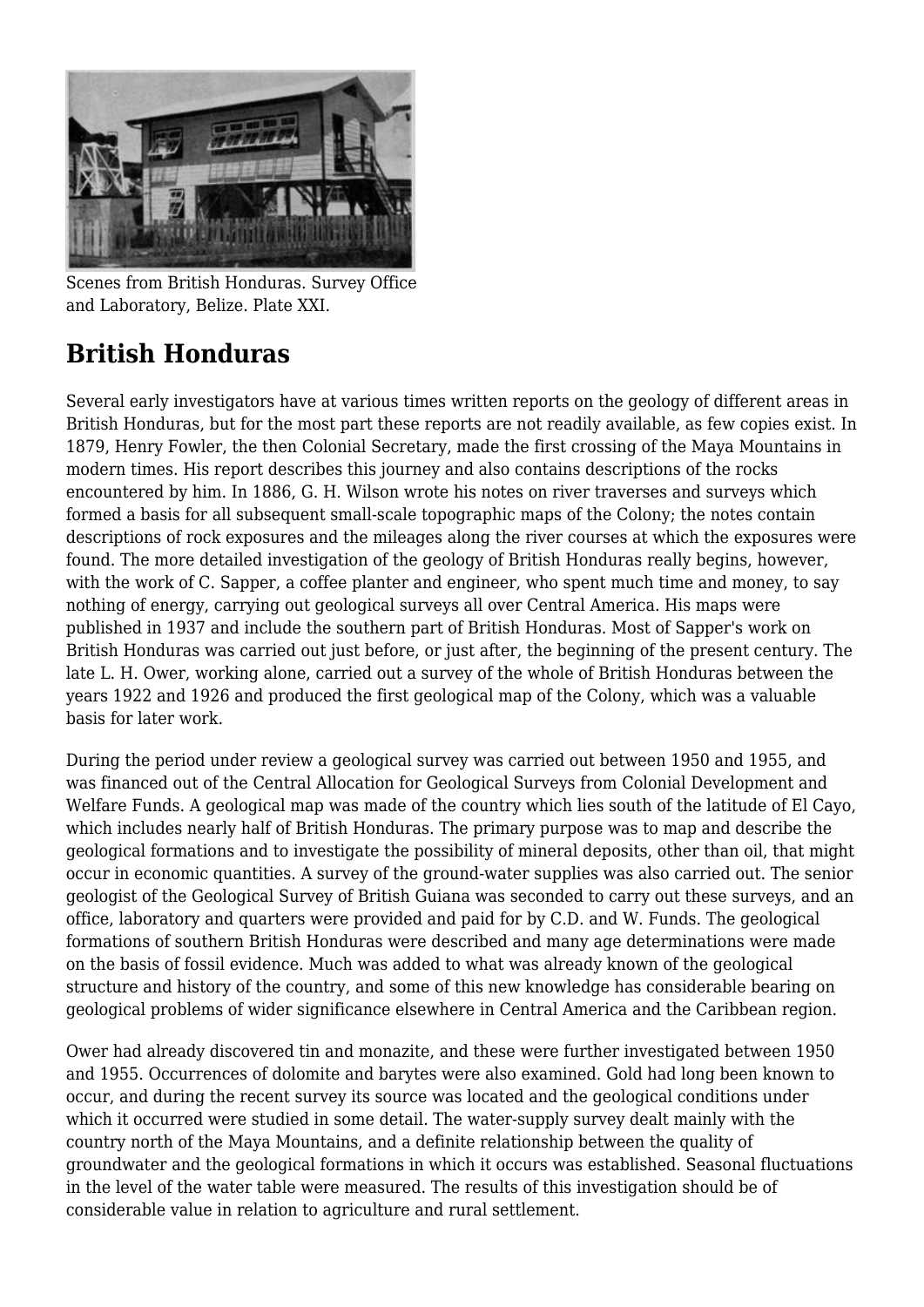From 1951 to 1956 the British Honduras Gulf Oil Company Limited —formerly known as the Bahamas Exploration Company—carried out extensive explorations for oil, and drilling operations began in 1955. The results of the geological surveys carried out by these companies have been made available to the Government of British Honduras.

In 1952 representatives of the London Tin Corporation made a survey of North Stann Creek and carried out hand-drilling operations, but work was discontinued on account of the poor results obtained.

#### **The following publications were issued during the review period, the first two by the Survey itself:**

Notes on the Geology of British Honduras, by C. G. Dixon. (Belize: Government Printer, 1955.)

The Geology of Southern British Honduras, by C. G. Dixon. (Belize: Government Printer, 1955.)

Geology of Northern British Honduras, by G. Flores. *Bull. Amer. Ass. Petrol. Geol.,* 1952, Vol. 36, No. 2.

### **Mineral occurences**

Barytes

Dolomite

Gold

Monazite

Oil

Tin and tin ores

Water supply

Retrieved from '[http://earthwise.bgs.ac.uk/index.php?title=British\\_Honduras\\_—\\_Colonial\\_Geological\\_Surveys\\_1947–](http://earthwise.bgs.ac.uk/index.php?title=British_Honduras_—_Colonial_Geological_Surveys_1947–1956&oldid=42965) [1956&oldid=42965](http://earthwise.bgs.ac.uk/index.php?title=British_Honduras_—_Colonial_Geological_Surveys_1947–1956&oldid=42965)' [Category](http://earthwise.bgs.ac.uk/index.php/Special:Categories):

[History of the British Geological Survey](http://earthwise.bgs.ac.uk/index.php/Category:History_of_the_British_Geological_Survey)

### **Navigation menu**

#### **Personal tools**

- Not logged in
- [Talk](http://earthwise.bgs.ac.uk/index.php/Special:MyTalk)
- [Contributions](http://earthwise.bgs.ac.uk/index.php/Special:MyContributions)
- [Log in](http://earthwise.bgs.ac.uk/index.php?title=Special:UserLogin&returnto=British+Honduras+%E2%80%94+Colonial+Geological+Surveys+1947%E2%80%931956&returntoquery=action%3Dmpdf)
- [Request account](http://earthwise.bgs.ac.uk/index.php/Special:RequestAccount)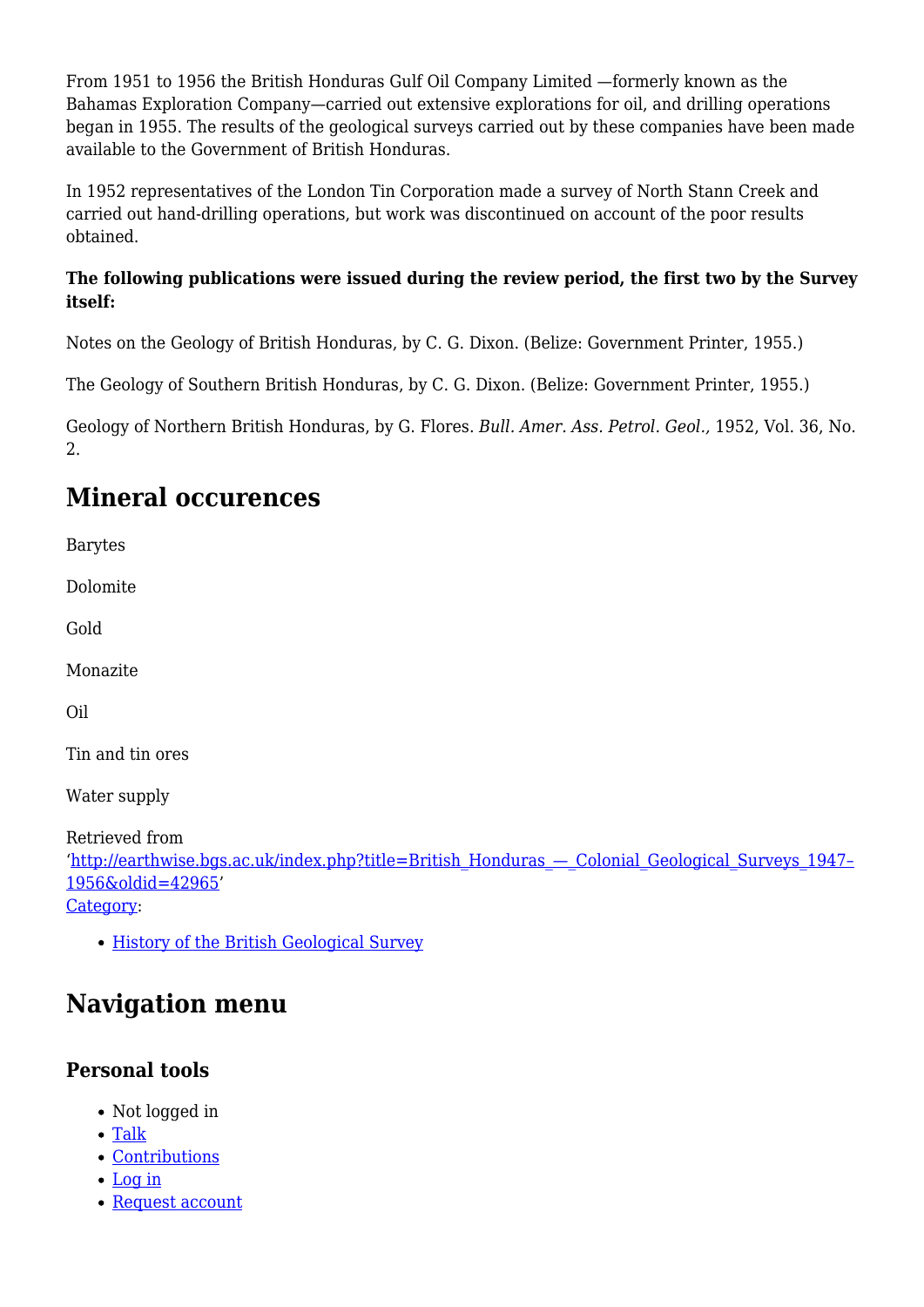#### **Namespaces**

- [Page](http://earthwise.bgs.ac.uk/index.php/British_Honduras_%E2%80%94_Colonial_Geological_Surveys_1947%E2%80%931956)
- [Discussion](http://earthwise.bgs.ac.uk/index.php?title=Talk:British_Honduras_%E2%80%94_Colonial_Geological_Surveys_1947%E2%80%931956&action=edit&redlink=1)

 $\Box$ 

#### **Variants**

#### **Views**

- [Read](http://earthwise.bgs.ac.uk/index.php/British_Honduras_%E2%80%94_Colonial_Geological_Surveys_1947%E2%80%931956)
- [Edit](http://earthwise.bgs.ac.uk/index.php?title=British_Honduras_%E2%80%94_Colonial_Geological_Surveys_1947%E2%80%931956&action=edit)
- [View history](http://earthwise.bgs.ac.uk/index.php?title=British_Honduras_%E2%80%94_Colonial_Geological_Surveys_1947%E2%80%931956&action=history)
- [PDF Export](http://earthwise.bgs.ac.uk/index.php?title=British_Honduras_%E2%80%94_Colonial_Geological_Surveys_1947%E2%80%931956&action=mpdf)

 $\Box$ 

#### **More**

#### **Search**

Search Go

#### **Navigation**

- [Main page](http://earthwise.bgs.ac.uk/index.php/Main_Page)
- [Recent changes](http://earthwise.bgs.ac.uk/index.php/Special:RecentChanges)
- [Random page](http://earthwise.bgs.ac.uk/index.php/Special:Random)
- [Help about MediaWiki](https://www.mediawiki.org/wiki/Special:MyLanguage/Help:Contents)

#### **Tools**

- [What links here](http://earthwise.bgs.ac.uk/index.php/Special:WhatLinksHere/British_Honduras_%E2%80%94_Colonial_Geological_Surveys_1947%E2%80%931956)
- [Related changes](http://earthwise.bgs.ac.uk/index.php/Special:RecentChangesLinked/British_Honduras_%E2%80%94_Colonial_Geological_Surveys_1947%E2%80%931956)
- [Special pages](http://earthwise.bgs.ac.uk/index.php/Special:SpecialPages)
- [Permanent link](http://earthwise.bgs.ac.uk/index.php?title=British_Honduras_%E2%80%94_Colonial_Geological_Surveys_1947%E2%80%931956&oldid=42965)
- [Page information](http://earthwise.bgs.ac.uk/index.php?title=British_Honduras_%E2%80%94_Colonial_Geological_Surveys_1947%E2%80%931956&action=info)
- [Cite this page](http://earthwise.bgs.ac.uk/index.php?title=Special:CiteThisPage&page=British_Honduras_%E2%80%94_Colonial_Geological_Surveys_1947%E2%80%931956&id=42965)
- [Browse properties](http://earthwise.bgs.ac.uk/index.php/Special:Browse/:British-5FHonduras-5F%E2%80%94-5FColonial-5FGeological-5FSurveys-5F1947%E2%80%931956)
- This page was last modified on 29 September 2019, at 09:49.
- [Privacy policy](http://earthwise.bgs.ac.uk/index.php/Earthwise:Privacy_policy)
- [About Earthwise](http://earthwise.bgs.ac.uk/index.php/Earthwise:About)
- [Disclaimers](http://earthwise.bgs.ac.uk/index.php/Earthwise:General_disclaimer)